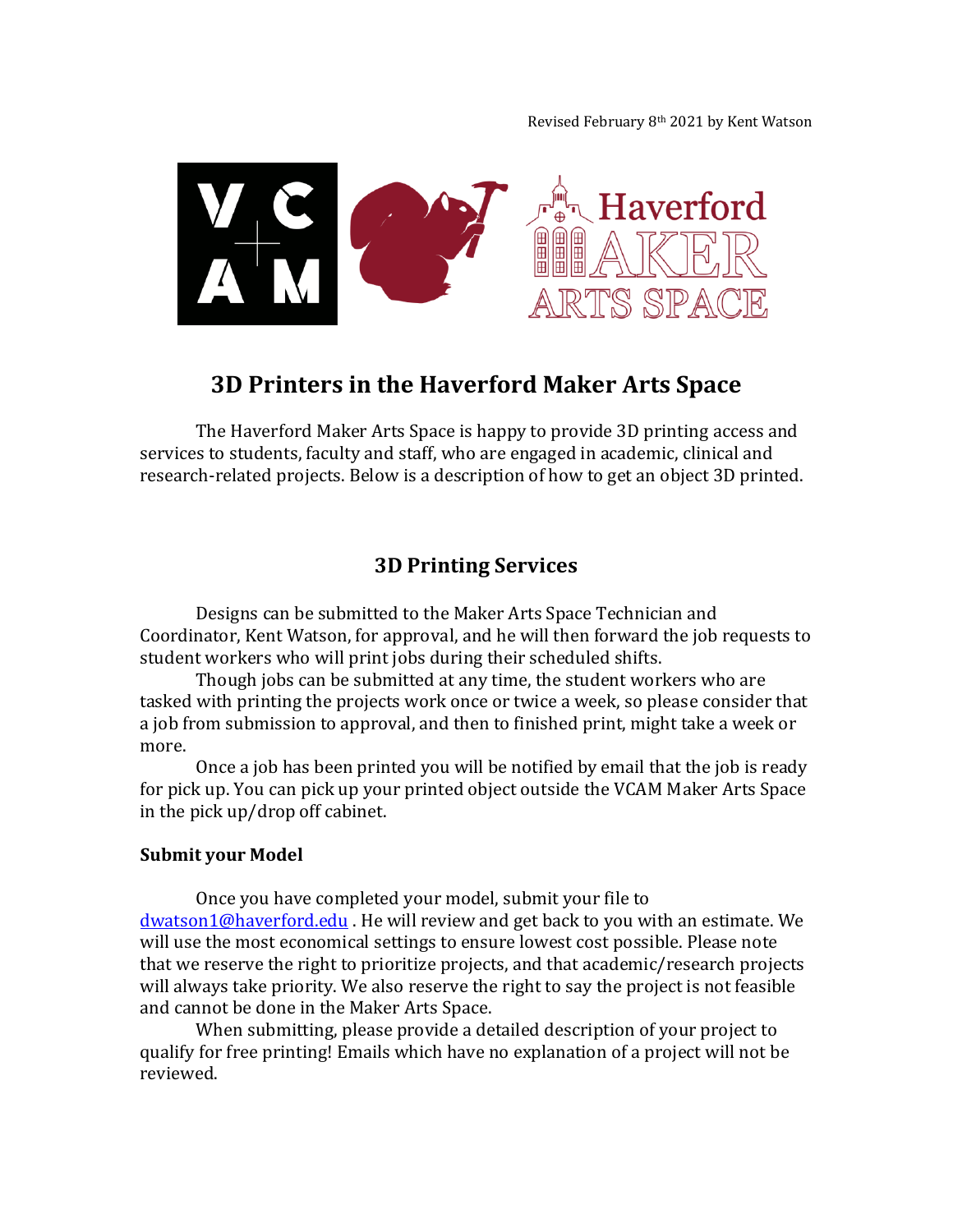Once approved, your file will be given to a student lab tech who will set up your print.

#### **File Format**

To print a file, it must be exported as a Standard Tessellation Language file, with an STL extension (.stl). This .stl file must be watertight with manifold edges and no inverted triangles. Files can be fixed for free using a cloud service such as Microsoft's 3D printing platform netfabb: [https://netfabb.azurewebsites.net/.](https://netfabb.azurewebsites.net/) If the .stl file you give the Haverford Maker Arts Space is not compatible with our printers we may use software to attempt to repair it, in which case we will notify you first. There are other file formats which work but if you are starting out start with the most common, the STL.

#### **Ultimaker 5s**

The lab has three Ultimaker 5s. The 3D model must fit within the build envelope that is *Left/Right Nozzle (single material):* 330 x 240 x 300 mm (13 x 9.4 x 11.8 inches)

We use Cura to process files which gives us very specific control of infill (density of 3D print) and support structure. We will generally attempt to use as little filament as possible, so if your structure needs to be durable please let us know. We will assume it is a prototype/proof of design unless told otherwise.

#### **Form 2**

The form 2 is a desktop SLA Stereolithography printer. It's build size is  $145 \times 145 \times 175$  mm (5.7  $\times$  5.7  $\times$  6.9 in). This is a high definition resin printer. It is accessible but it can only be used after explicit approval from the Maker Arts Space technician.

#### **What materials are available?**

[PLA plastic](https://store.makerbot.com/filament/pla-large/) (limited colors, please inquire), Photopolymer Resin for Form 2

#### **How much does it cost?**

3D printing for academic, clinical, and research projects for Haverford students is currently free. We will, however, ask that students who frequently request use of the 3D Printers supply the lab with filament. Email [dwatson1@haverford.edu](mailto:dwatson1@haverford.edu) about what kind and where to buy filaments.

#### **Do you have to be there for 3D print set up?**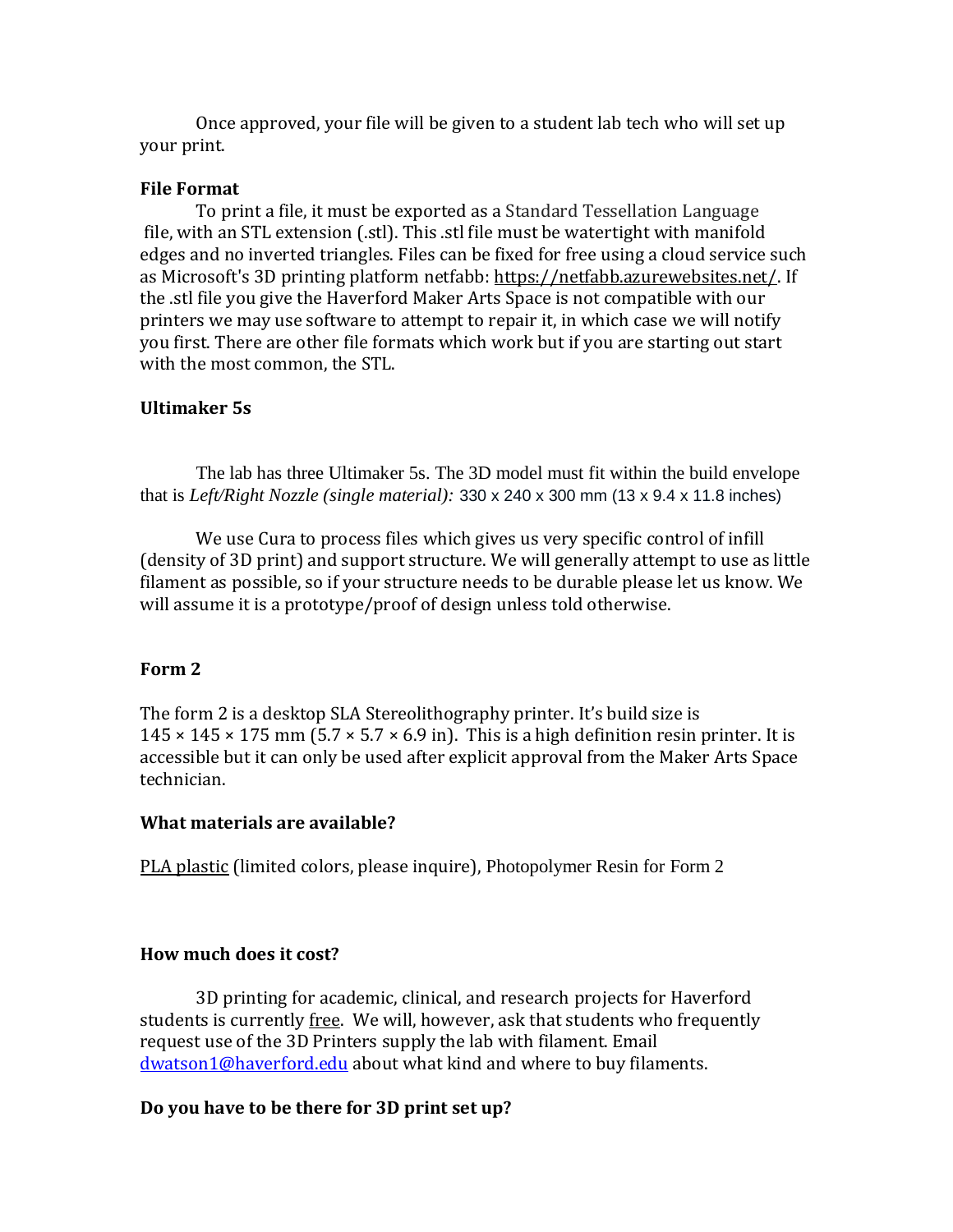Unlike a laser cut job where the Maker Arts Space requires you to be present for the duration of your laser cutting a 3D printed job request does not require this. However, if you are interested in the set up of a 3D print you are welcome to be there. If you are interested in learning how to set up your own prints there is more information on that further down the page. Note that jobs will not be set up 30 minutes prior to closing of Open Studio Hours. If you show up at 7:35PM and the space closes at 8PM the student workers will not set up your job that night.

### **Other Filaments?**

The Maker Arts Space provides PLA for free. Both the Ultimaker and the Prusa are capable of using a variety of other filaments. On a case by case basis we can use other materials if the job requester purchases the filament. Before you do this let us know what brand, diameter, and where you are purchasing the filament from.

The Ultimaker currently has the capability to print in PLA, PVA, ABS, CPE, CPE+, Nylon, PC, PP. *Please Note: PVA soluble support material only works in combination with PLA and Nylon build materials*.

### **Additional Notes**

- Please allow some time for the model to be reviewed.

- Be prepared to make changes to your design if we are unable to print it.

- Please ensure that file sizes remain under 100MB.

-Please mention in your email the size you want your design to be. It should be that size already but it is possible to export a design in inches when you meant mm and we won't know what you meant to do.

- The mesh or surface of the 3D model must be watertight and a solid. More technically, all faces of the object must construct one or more closed volume entities. When the faces are not fully closed, they produce gaps or holes in the model and those holes and gaps will keep the model from printing correctly.

- It is not the responsibility of the student workers to design printable projects; however, if interested in learning how to design a model using a CAD or 3D modeling software there are workshops available which address these skills. Please check the Haverford Maker Arts Space website for the workshop schedule.

## **Learning How To Use 3D Printers**

Alternatively to submitting a job request you may gain access to using the 3D printers during the open studio hours. You gain access through training and once you show a competency with the 3D printers you will be granted use of machines during Open Studio Hours. You may not attempt to use a 3D printer if you have not yet been trained even if you have prior experience.